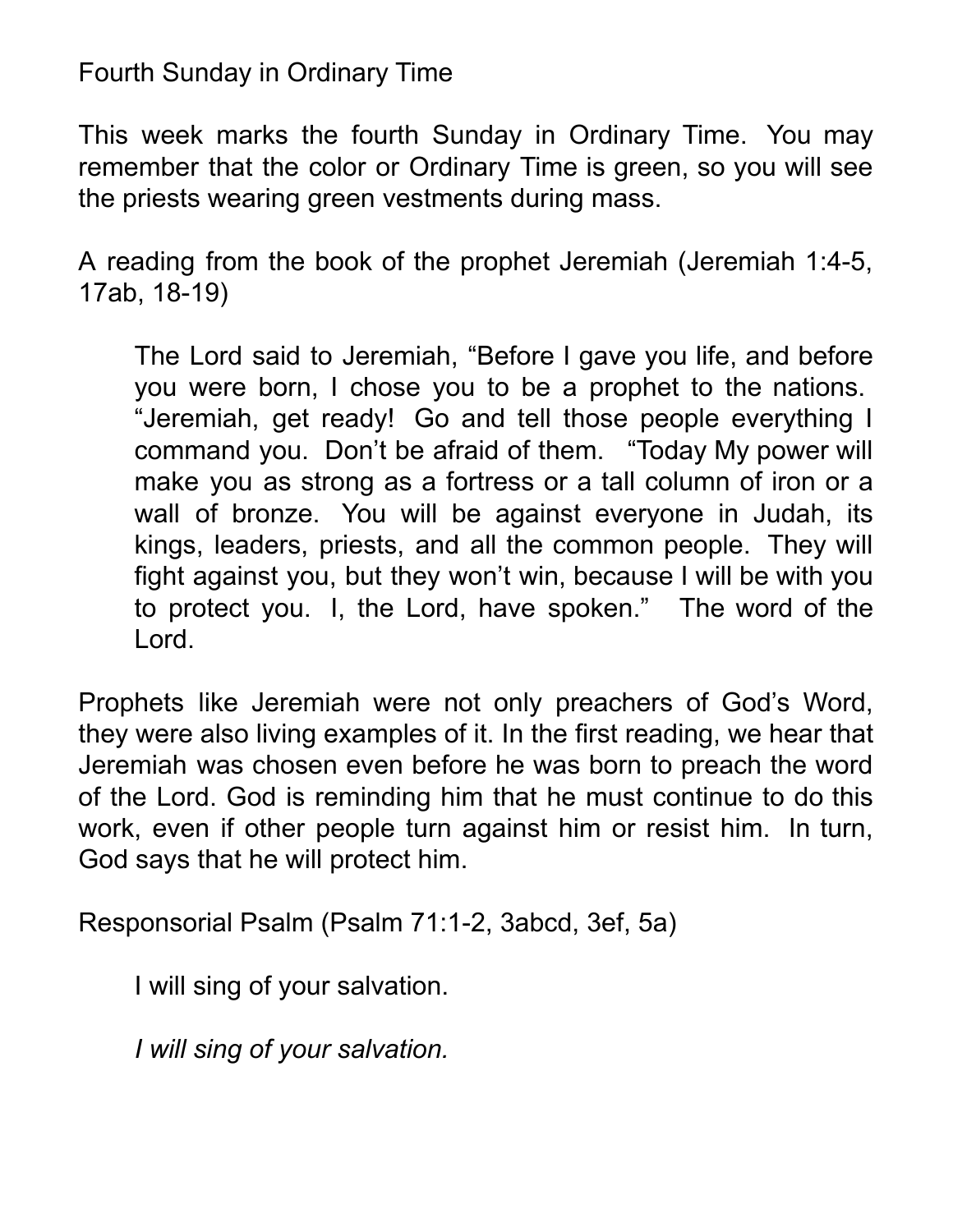I run to You, Lord, for protection. Don't disappoint me. You do what is right, so come to my rescue. Listen to my prayer and keep me safe.

*I will sing of your salvation.*

Be my mighty rock, the place where I can always run for protection. Save me by Your command!

*I will sing of your salvation.*

You are my mighty rock and my fortress. I depend on You.

*I will sing of your salvation.*

In the responsorial psalm, we are hearing from a person who has spent his whole life trusting in God and singing His praises. He thinks of God as something that is strong and protective like a rock or a fortress.

A reading from the first letter of Paul to the Corinthians (1 Corinthians 13:4-8a, 11-13)

Brothers and sisters: Love is kind and patient, never jealous, boastful, proud, or rude. Love isn't selfish or quick tempered. It doesn't keep a record of wrongs that others do. Love rejoices in the truth, but not in evil. Love is always supportive, loyal, hopeful, and trusting. Love never fails! When we were children, we fought and reasoned as children do. But when we grew up, we quit our childish ways. Now all we can see of God is like a cloudy picture in a mirror. Later we will see him face to face. We don't know everything, but then we will, just as God completely understands us. For now there are faith, hope, and love. But of these three, the greatest is love. The word of the Lord.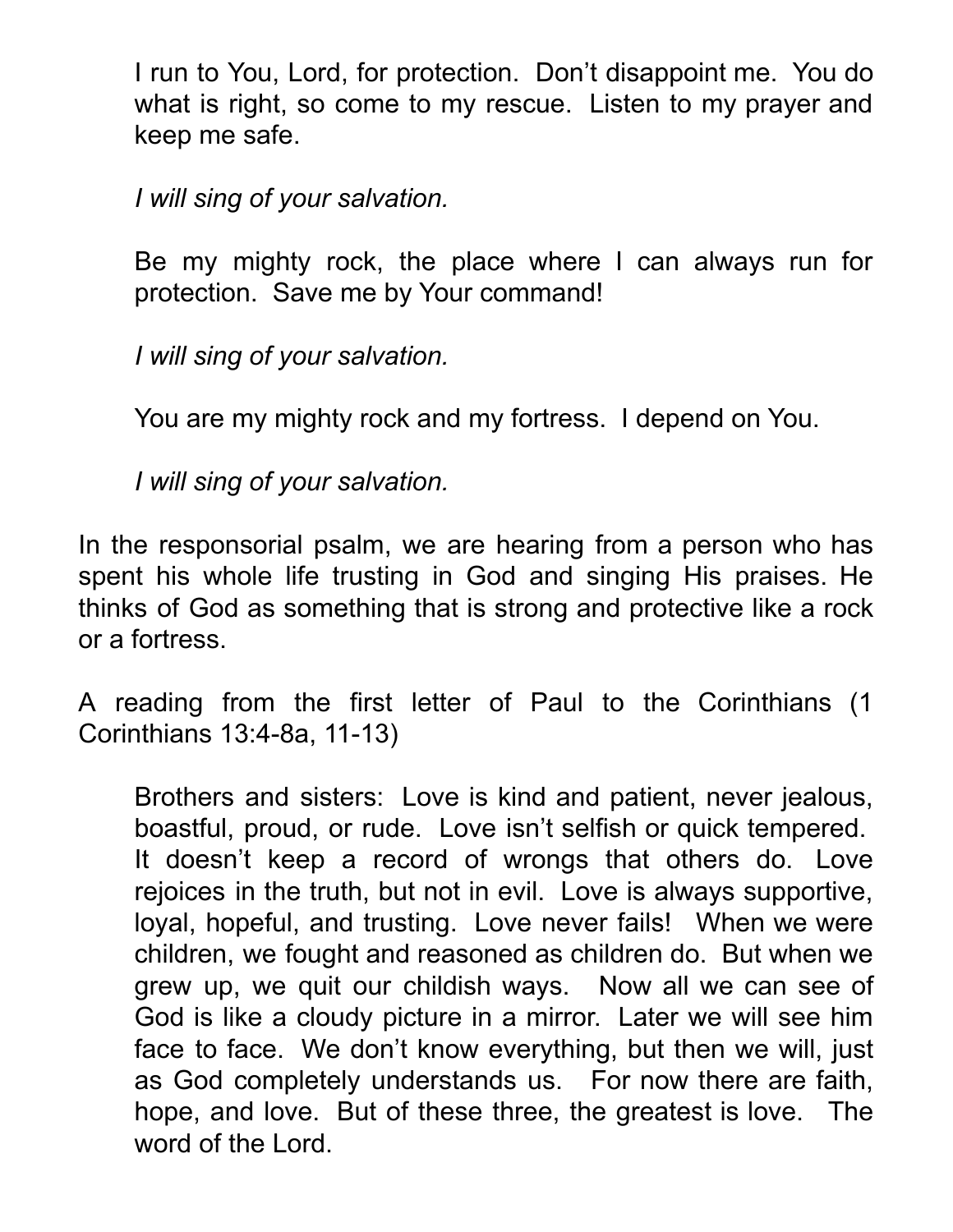In this reading, you hear some words that you may have heard before. This is a very common passage that is read at weddings and other celebrations. It is actually not just about love, but about how the believers in Jesus Christ will act towards one another. Paul wants them to understand how love for God will influence what they do in their lives, how they practice their faith, and follow the example of Christ.

Alleluia, alleluia. *Alleluia, alleluia*.

The Lord sent me to bring good news to the poor and freedom to prisoners.

*Alleluia, alleluia*.

A reading from the holy gospel according to Luke (Luke 4:20b-24, 28-30)

Everyone in the Jewish meeting place looked straight at Jesus. Then Jesus said to them, "What you have heard Me read has come true today." All the people started talking about Jesus and were amazed at the wonderful things He said. They kept on asking, "Isn't He Joseph's son?" Jesus answered: "You will certainly want to tell Me this saying, 'Doctor, first make yourself well.' You will tell Me to do the same things here in My hometown that you heard I did in Capernaum. But you can be sure that no prophets are liked by the people of their own hometown." When the people in the meeting place heard Jesus say this, they became so angry that they got up and threw Him out of town. They dragged Him to the edge of the cliff on which the town was built, because they wanted to throw Him down from there. But Jesus slipped through the crowd and got away. The gospel of the Lord.